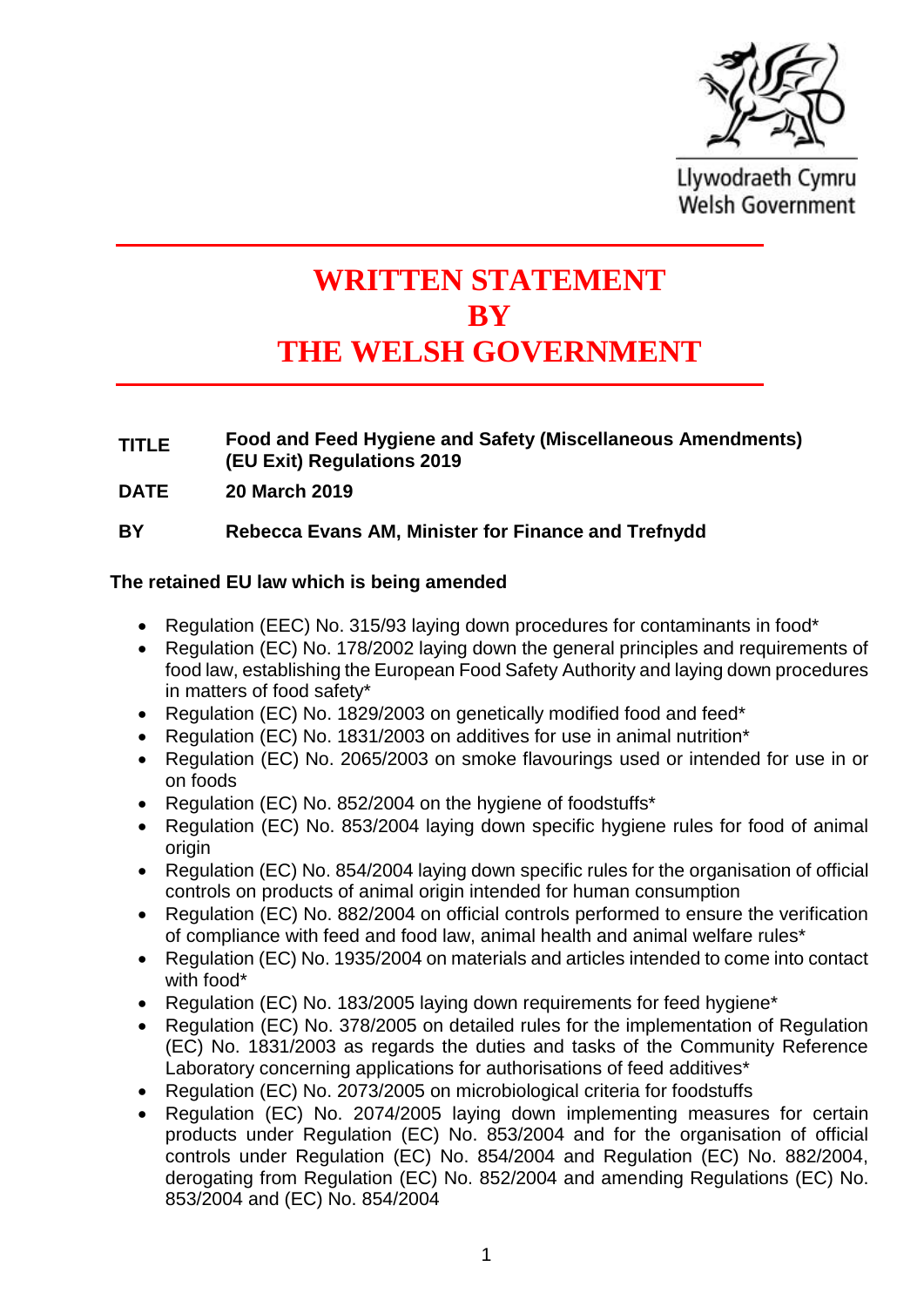- Regulation (EC) No. 282/2008 on recycled plastic materials and articles intended to come into contact with foods and amending Regulation (EC) No. 2023/2006\*
- Regulation (EC) No. 733/2008 on the conditions governing imports of agricultural products originating in third countries following the accident at the Chernobyl nuclear power station\*
- Regulation (EC) No. 1331/2008 establishing a common authorisation procedure for food additives, food enzymes and food flavourings\*
- Regulation (EC) No. 1332/2008 on food enzymes and amending Council Directive 83/417/EEC, Council Regulation (EC) No. 1493/1999, Directive 2000/13/EC, Council Directive 2001/112/EC and Regulation (EC) No. 258/97\*
- Regulation (EC) No. 1333/2008 on food additives
- Regulation (EC) No. 1334/2008 on flavourings and certain food ingredients with flavouring properties for use in and on foods\*
- Regulation (EC) No. 767/2009 on the placing on the market and use of feed\*
- Regulation (EU) No. 10/2011 on plastic materials and articles intended to come into contact with food\*
- Regulation (EU) 2015/1375 laying down specific rules on official controls for *Trichinella* in meat
- Regulation (EU) 2015/2283 on novel foods, amending Regulation (EU) No. 1169/2011 and repealing Regulation (EC) No. 258/97 and Commission Regulation (EC) No. 1852/2001\*
- Regulation (Euratom) 2016/52 laying down maximum permitted levels of radioactive contamination of food and feed following a nuclear accident or any other case of radiological emergency, and repealing Regulation (Euratom) No. 3954/87 and Commission Regulations (Euratom) No. 944/89 and (Euratom) No. 770/90\*
- Regulation (EU) 2016/759 drawing up lists of third countries, parts of third countries and territories from which Member States are to authorise the introduction into the Union of certain products of animal origin intended for human consumption, laying down certificate requirements
- Regulation (EU) 2016/1843 on transitional measures for the application of Regulation (EC) No. 882/2004 a regards the accreditation of official laboratories carrying out official testing for Trichinella
- Regulation (EU) 2017/185 laying down transitional measures for the application of certain provisions of Regulations (EC) No. 853/2004 and (EC) No. 854/2004 Commission Regulation (EU) 2017/185 laying down transitional measures for the application of certain provisions of Regulations (EC) No. 853/2004 and (EC) No. 854/2004
- Regulation (EU) 2017/625 on official controls and other official activities performed to ensure the application of food and feed law, rules on animal health and welfare, plant health and plant protection products\*
- Commission Implementing Decision (EU) 2018/2045
- Commission Implementing Decision (EU) 2018/2046

The only amendments being made to the retained direct EU law marked with \* are minor changes in relation to the definition of 'appropriate authority' in Northern Ireland and/or changes to wording relating to the negative resolution procedure in the Northern Ireland Assembly. These amendments do not make any changes that are relevant to Wales.

The SI also amends EU derived domestic law in relation to England and Northern Ireland, but not in relation to Wales.

#### **Any impact the SI may have on the Assembly's legislative competence and/or the Welsh Ministers' executive competence**